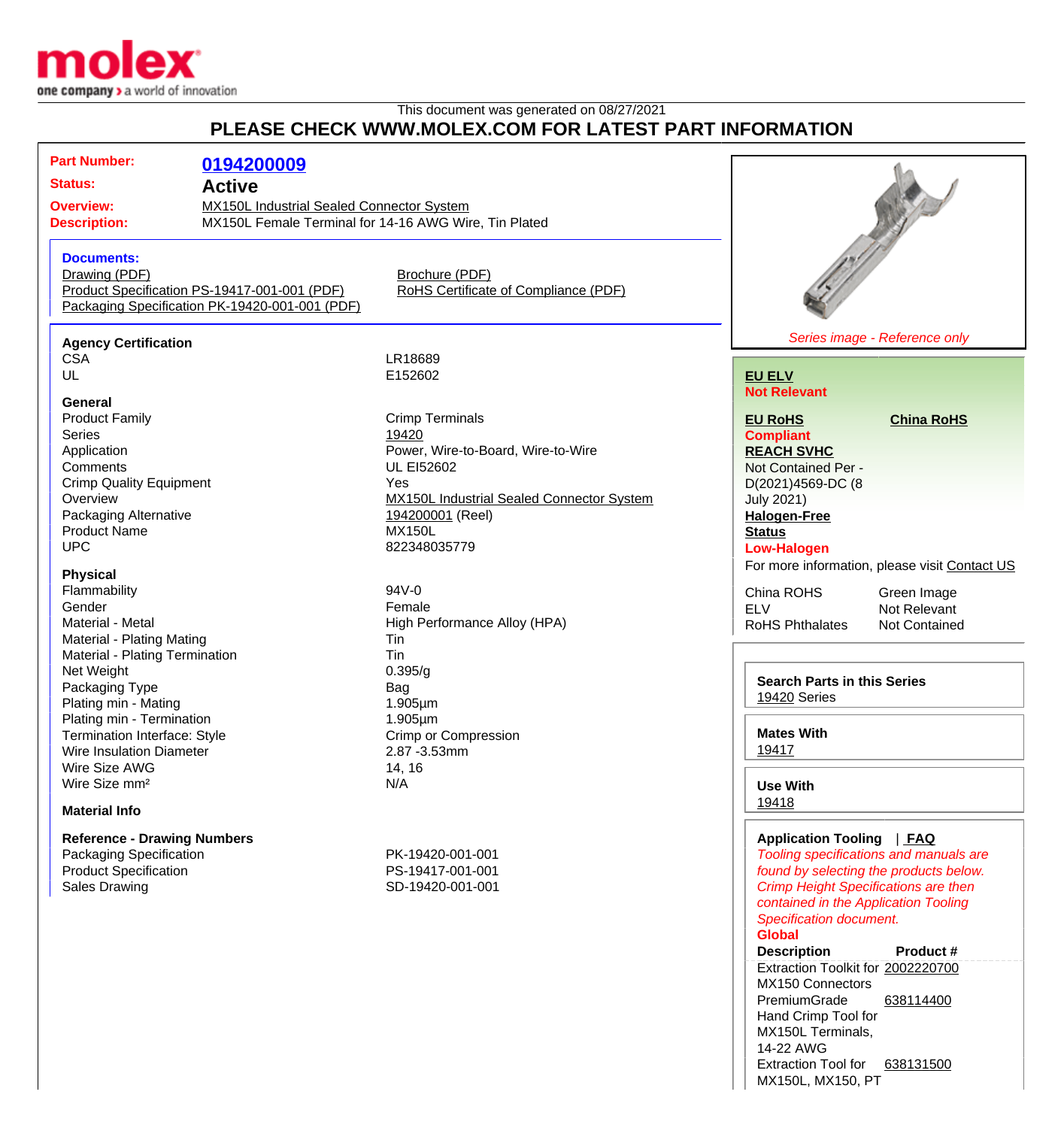This document was generated on 08/27/2021 **PLEASE CHECK WWW.MOLEX.COM FOR LATEST PART INFORMATION**